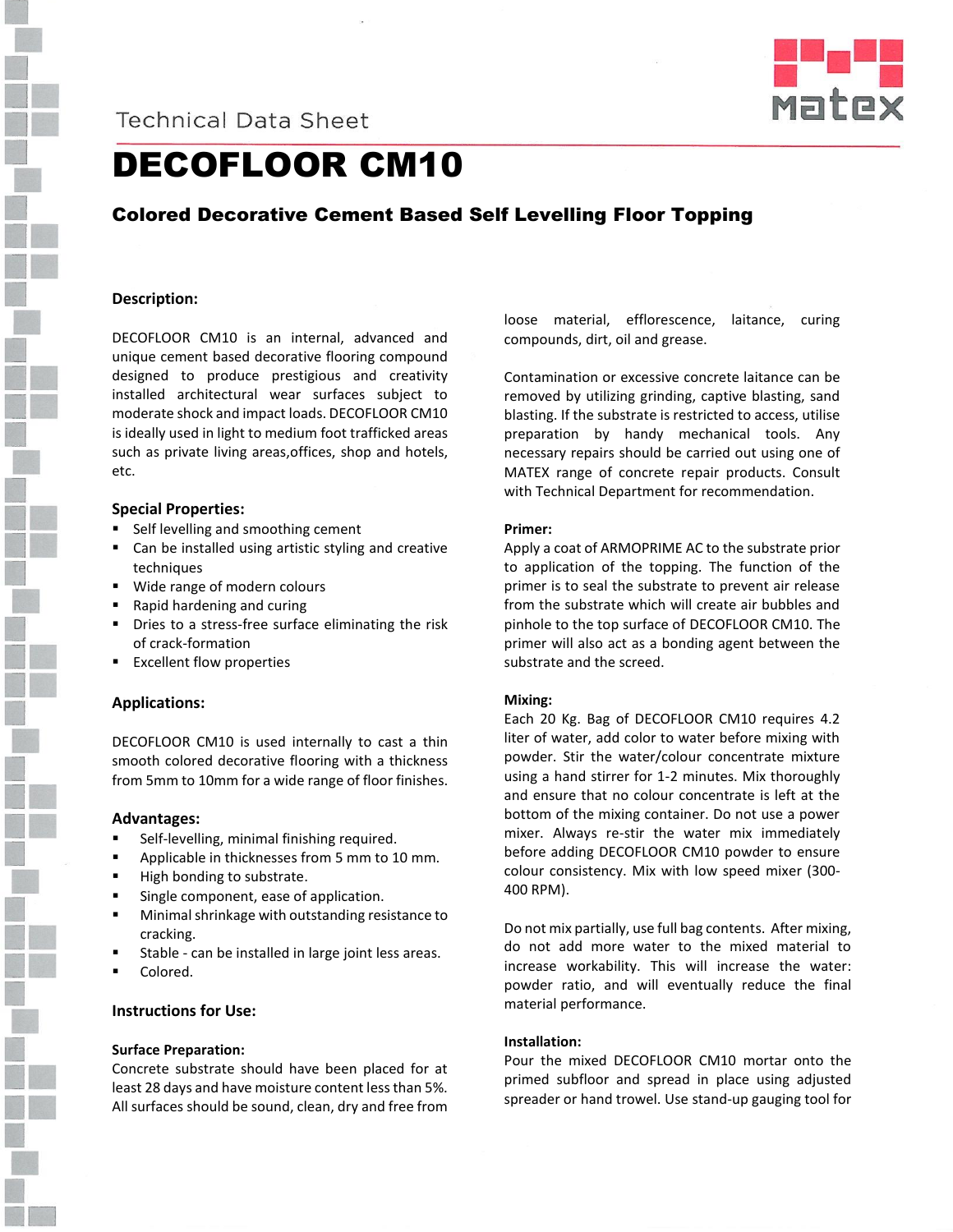# DEGOFLOOR GM10

height adjustments. Spread the material with a trowel and allow it to self-level. It is recommended to start in one corner placing a continuous stream of material along one edge of the area and back lap as soon as possible for a uniform, smooth surface. Tools such spiked rollers, notched squeegees, trowels and smoothers should be used to assist placement. Immediately after placing the material, roll the surface with a spiked roller to help the release of any trapped air. In normal conditions DECOFLOOR CM10 does not require curing.

#### **Pumping Installation:**

For ease and efficiency of application, DECOFLOOR CM10 can be pumped using a suitable automatic Mixing Pump. Contact Matex technical services for detailed information on pumping.

#### **Sealer:**

DECOFLOOR CM10 requires a high quality sealer to preserve the designed floor finish ad to avoid stains and dirt pick up. Contact MATEX Technical services for recommended sealers. The recommended sealer should be applied approximately 24 hours after the installation of DECOFLOOR CM10.

# **Standards:**

DECOFLOOR CM10 conforms to:

- UNE-EN 13748-1, UNE-EN 13892-3
- EN 13813: CT-C40-F10-A22

# **Packaging:**

DECOFLOOR CM10 is available in 25 Kg bags.

#### **Coverage:**

Approximately 1.5Kg. powder/mm/m<sup>2</sup>. A 20Kg. bag of DECOFLOOR CM10 will cover approximately 2.4m<sup>2</sup> at 5mm thickness.

# **Storage:**

 $\widetilde{\mathcal{U}}$ 

DECOFLOOR CM10 has a shelf life of approximately 6 months if stored in dry conditions in the original unopened packaging.

| <b>TECHNICAL PROPERTIES</b>                                                                |                |                          |
|--------------------------------------------------------------------------------------------|----------------|--------------------------|
| <b>Bulk Density</b>                                                                        | $\ddot{\cdot}$ | Approx. 1.4 Kg./L        |
| Fresh Mortar Weight                                                                        |                | Approx. 2.0 Kg./L        |
| Material requirement                                                                       | $\ddot{\cdot}$ | Approx. 1.5              |
|                                                                                            |                | $Kg./m^2/mm$             |
| Initial set                                                                                |                | 45 minutes               |
| Working Time (+20°C)                                                                       |                | Approx. 30 mins          |
| Walkable (+20°C)                                                                           |                | Approx. 8 hours          |
| Compressive Strength                                                                       |                |                          |
| After 1 day                                                                                |                | Approx. 13 MPa           |
| After 7 days                                                                               |                | Approx. 20 MPa           |
| After 28 days                                                                              |                | Approx. 30 MPa           |
| Tensile bending strength                                                                   |                |                          |
| After 1 day                                                                                |                | Approx. 3 MPa            |
| After 7 days                                                                               |                | Approx. 5 MPa            |
| After 28 days                                                                              |                | Approx. 8.5 MPa          |
| рH                                                                                         |                | Approx. 11 after 1       |
|                                                                                            |                | day                      |
| Suitable for floor heating                                                                 |                | Yes. Can be              |
|                                                                                            |                | applied over             |
|                                                                                            |                | internally heated        |
|                                                                                            |                | subfloors<br>2-3 minutes |
| Mixing time<br>Rest time before applying                                                   | $\ddot{\cdot}$ | 2 minutes                |
| Life of mass                                                                               |                | 25-30 minutes            |
| Touch dry                                                                                  |                | 4-5 hours (20°C)         |
| Adhesion on concrete                                                                       |                | 1 m/mm <sup>2</sup>      |
| Adhesion on ceramic                                                                        |                | 098 N/mm <sup>2</sup>    |
| <b>Fire Resistance</b>                                                                     |                | A1 Euroclass             |
|                                                                                            |                |                          |
| *These results are estimated on 20°C and can vary<br>considerably depending on the ambient |                |                          |
| temperature                                                                                |                |                          |
|                                                                                            |                |                          |

# **Shelf Life:**

DECOFLOOR CM10can be utilized within 12 months of production date if stored in proper conditions in unopened original packing.

# **Cleaning:**

Clean tools and equipment with water before material harden.

**MARITIM**